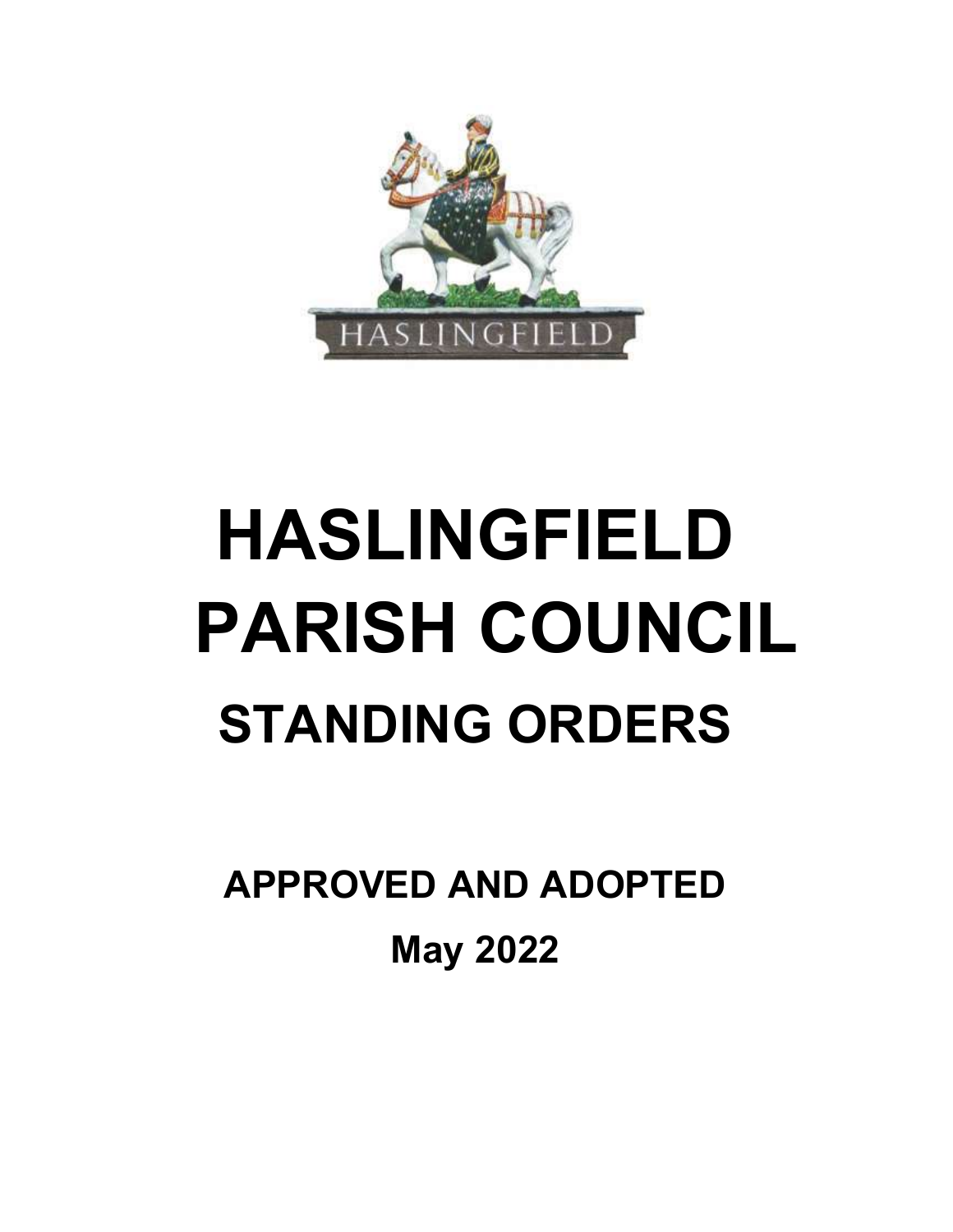## List of Standing Orders

| 6. Extraordinary meetings of the council and committees and sub-committees7              |  |
|------------------------------------------------------------------------------------------|--|
|                                                                                          |  |
|                                                                                          |  |
| 9. Motions for a meeting that require written notice to be given to the Proper Officer 7 |  |
|                                                                                          |  |
|                                                                                          |  |
|                                                                                          |  |
|                                                                                          |  |
|                                                                                          |  |
|                                                                                          |  |
|                                                                                          |  |
|                                                                                          |  |
|                                                                                          |  |
|                                                                                          |  |
|                                                                                          |  |
|                                                                                          |  |
|                                                                                          |  |
|                                                                                          |  |
| 24. Communicating with District and County or Unitary councillors  16                    |  |
|                                                                                          |  |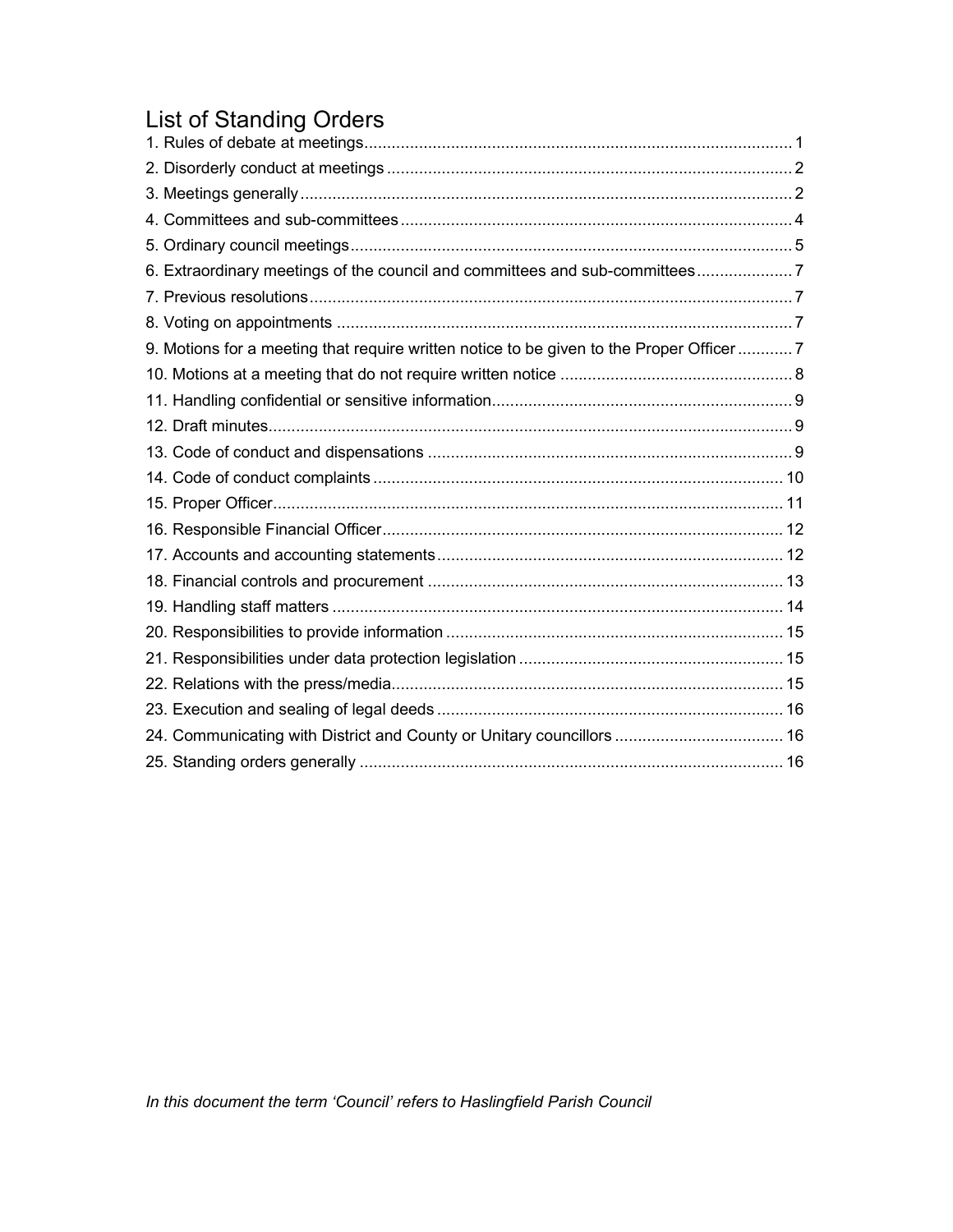#### 1. Rules of debate at meetings

- a Motions on the agenda shall be considered in the order that they appear unless the order is changed at the discretion of the chairman of the meeting.
- b A motion (including an amendment) shall not be progressed unless it has been moved and seconded.
- c A motion on the agenda that is not moved by its proposer may be treated by the chairman of the meeting as withdrawn.
- d If a motion (including an amendment) has been seconded, it may be withdrawn by the proposer only with the consent of the seconder and the meeting.
- e An amendment is a proposal to remove or add words to a motion. It shall not negate the motion.
- f If an amendment to the original motion is carried, the original motion becomes the substantive motion upon which further amendment(s) may be moved.
- g An amendment shall not be considered unless early verbal notice of it is given at the meeting and, if requested by the chairman of the meeting, is expressed in writing to the chairman.
- h A councillor may move an amendment to his own motion if agreed by the meeting. If a motion has already been seconded, the amendment shall be with the consent of the seconder and the meeting.
- i If there is more than one amendment to an original or substantive motion, the amendments shall be moved in the order directed by the chairman.
- j Subject to standing order 1(k) below, only one amendment shall be moved and debated at a time, the order of which shall be directed by the chairman of the meeting.
- k One or more amendments may be discussed together if the chairman of the meeting considers this expedient but each amendment shall be voted upon separately.
- l A councillor may not move more than one amendment to an original or substantive motion.
- m The mover of an amendment has no right of reply at the end of debate on it.
- n Where a series of amendments to an original motion are carried, the mover of the original motion shall have a right of reply either at the end of debate of the first amendment or at the very end of debate on the final substantive motion immediately before it is put to the vote.
- o Unless permitted by the chairman of the meeting, a councillor may speak once in the debate on a motion except:
	- i to speak on an amendment moved by another councillor;
	- ii to move or speak on another amendment if the motion has been amended since he last spoke;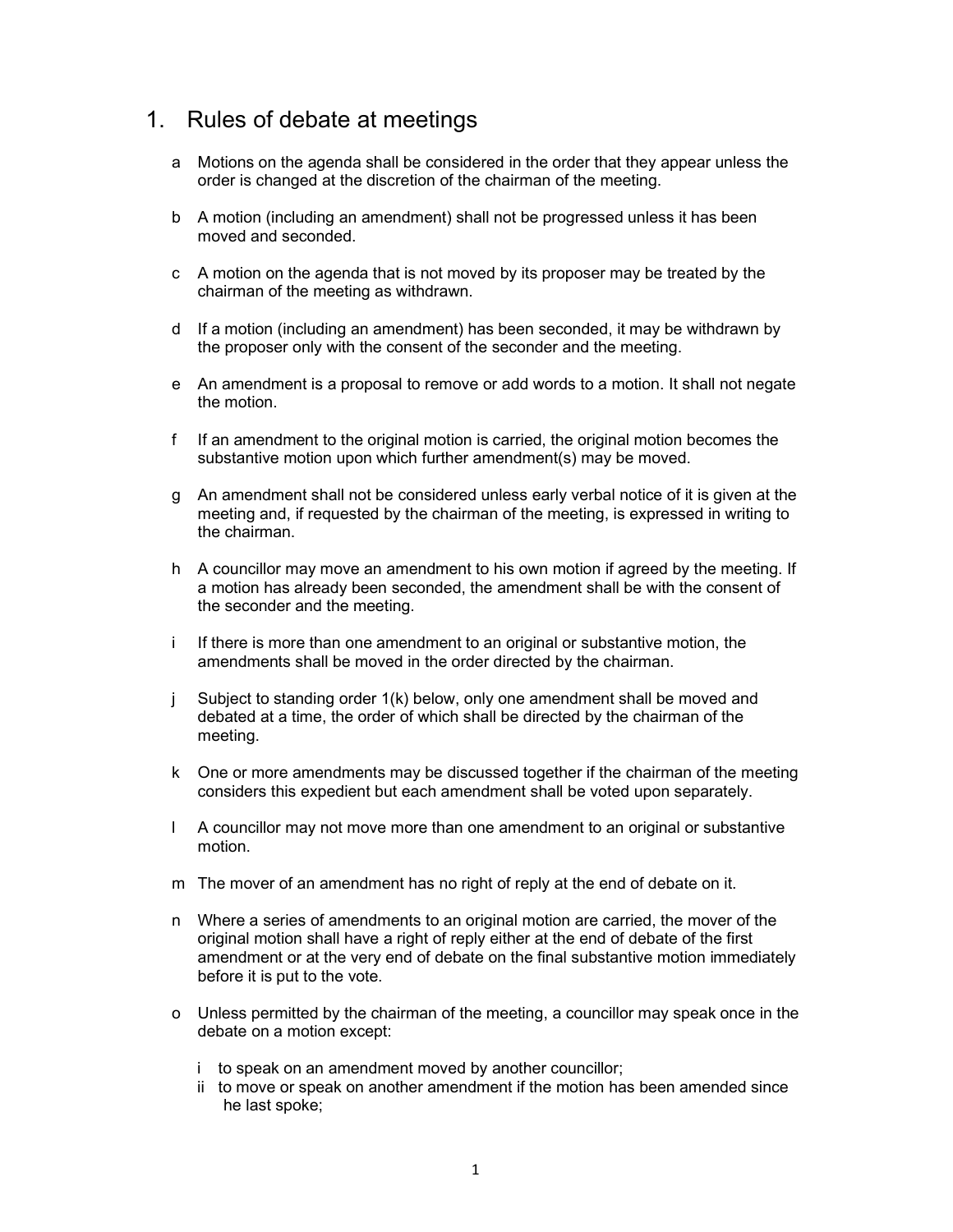- iii to make a point of order;
- iv to give a personal explanation; or
- v to exercise of a right of reply.
- p During the debate of a motion, a councillor may interrupt only on a point of order or a personal explanation and the councillor who was interrupted shall stop speaking. A councillor raising a point of order shall identify the standing order which he considers has been breached or specify the other irregularity in the proceedings of the meeting he is concerned by.
- q A point of order shall be decided by the chairman of the meeting and his decision shall be final.
- r When a motion is under debate, no other motion shall be moved except:
	- i to amend the motion;
	- ii to proceed to the next business;
	- iii to adjourn the debate;
	- iv to put the motion to a vote;
	- v to ask a person to be no longer heard or to leave the meeting;
	- vi to refer a motion to a committee or sub-committee for consideration;
	- vii to exclude the public and press;
	- viii to adjourn the meeting; or
	- ix to suspend particular standing order(s) excepting those which reflect mandatory statutory requirements.
- s Before an original or substantive motion is put to the vote, the chairman of the meeting shall be satisfied that the motion has been sufficiently debated and that the mover of the motion under debate has exercised or waived his right of reply.
- t Excluding motions moved understanding order 1(r) above, the contributions or speeches by a councillor shall relate only to the motion under discussion and shall not exceed 3 minutes without the consent of the chairman of the meeting.

### 2. Disorderly conduct at meetings

- a No person shall obstruct the transaction of business at a meeting or behave offensively or improperly. If this standing order is ignored, the chairman of the meeting shall request such person(s) to moderate or improve their conduct.
- b If person(s) disregard the request of the chairman of the meeting to moderate or improve their conduct, any councillor or the chairman of the meeting may move that the person be no longer heard or excluded from the meeting. The motion, if seconded, shall be put to the vote without discussion.
- c If a resolution made under standing order 2(b) above is ignored, the chairman of the meeting may take further reasonable steps to restore order or to progress the meeting. This may include temporarily suspending or closing the meeting.

#### 3. Meetings generally

(FC – applies to Full Council Meetings; CM – applies to Committee meetings; SC – applies to Sub-committee meetings)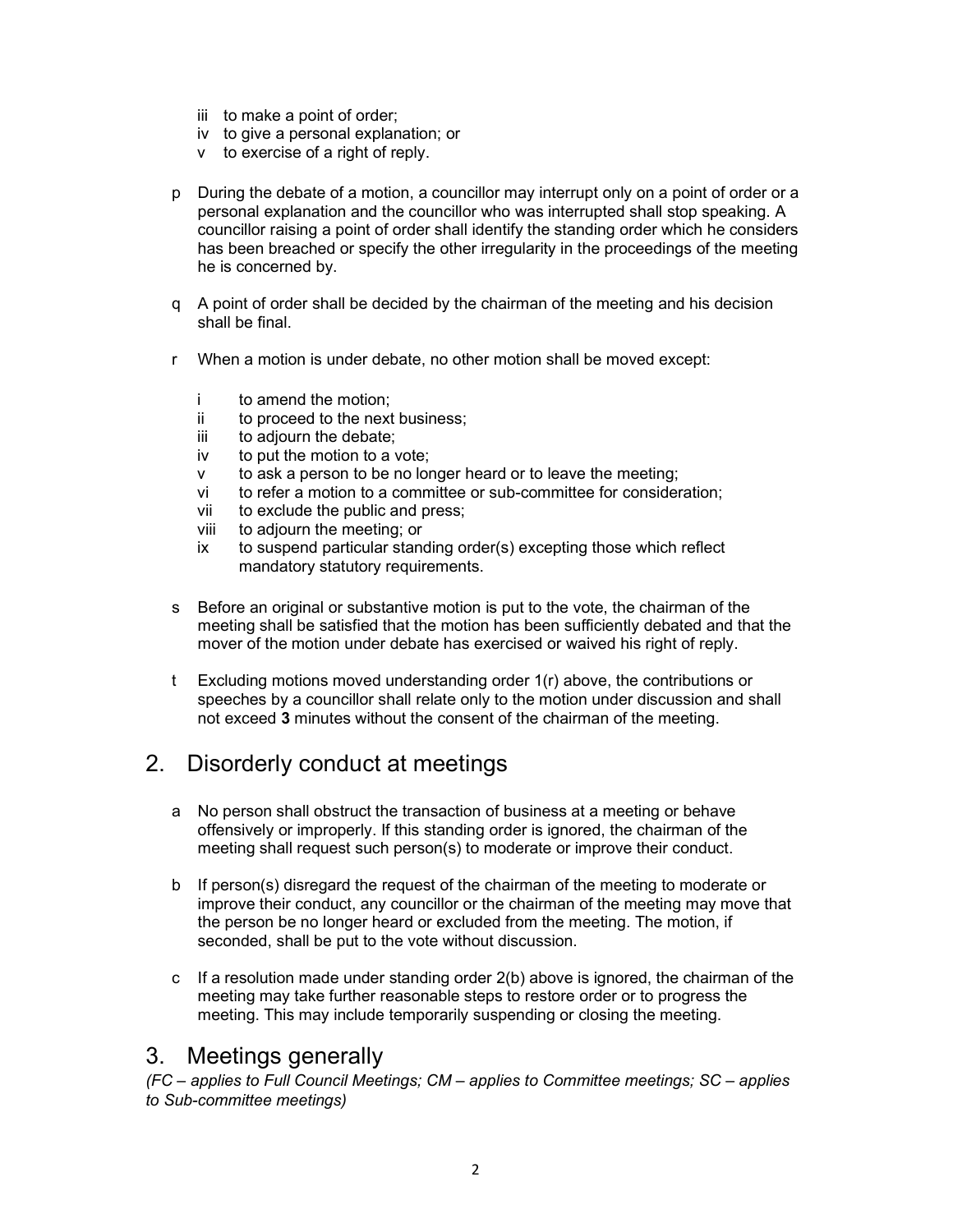- a Meetings shall not take place in premises which at the time of the meeting are used for the supply of alcohol, unless no other premises are available free of charge or at a reasonable cost. (FC)
- b The minimum three clear days for notice of a meeting does not include the day on which notice was issued, the day of the meeting, a Sunday, a day of the Christmas break, a day of the Easter break or of a bank holiday or a day appointed for public thanksgiving or mourning. (FC)
- c The minimum three clear days' public notice for a meeting does not include the day on which the notice was issued or the day of the meeting unless the meeting is convened at shorter notice. (FC)
- d Meetings shall be open to the public unless their presence is prejudicial to the public interest by reason of the confidential nature of the business to be transacted or for other special reasons. The public's exclusion from part or all of a meeting shall be by a resolution which shall give reasons for the public's exclusion. (FC, CM)
- e Members of the public may make representations, answer questions and give evidence at a meeting which they are entitled to attend in respect of the business on the agenda.
- f The period of time designated for public participation at a meeting in accordance with standing order 3(e) above shall not exceed 15 minutes unless directed by the chairman of the meeting.
- g Subject to standing order 3(f) above, a member of the public shall not speak for more than 3 minutes.
- h In accordance with standing order  $3(e)$  above, a question shall not require a response at the meeting nor start a debate on the question. The chairman of the meeting may direct that a written or oral response be given.
- i A person shall raise his hand when requesting to speak.
- j A person who speaks at a meeting shall direct his comments to the Council.
- k Only one person is permitted to speak at a time. If more than one person wants to speak, the chairman of the meeting shall direct the order of speaking.
- l Photographing, recording, broadcasting or transmitting the proceedings of a meeting by any means is not permitted without the Council's prior written consent. (FC, CM)
- m The press shall be provided with reasonable facilities for the taking of their report of all or part of a meeting at which they are entitled to be present. (FC, CM)
- n Subject to standing orders which indicate otherwise, anything authorised or required to be done by, to or before the Chairman of the Council may in his absence be done by, to or before the Vice-Chairman of the Council (if any). (FC)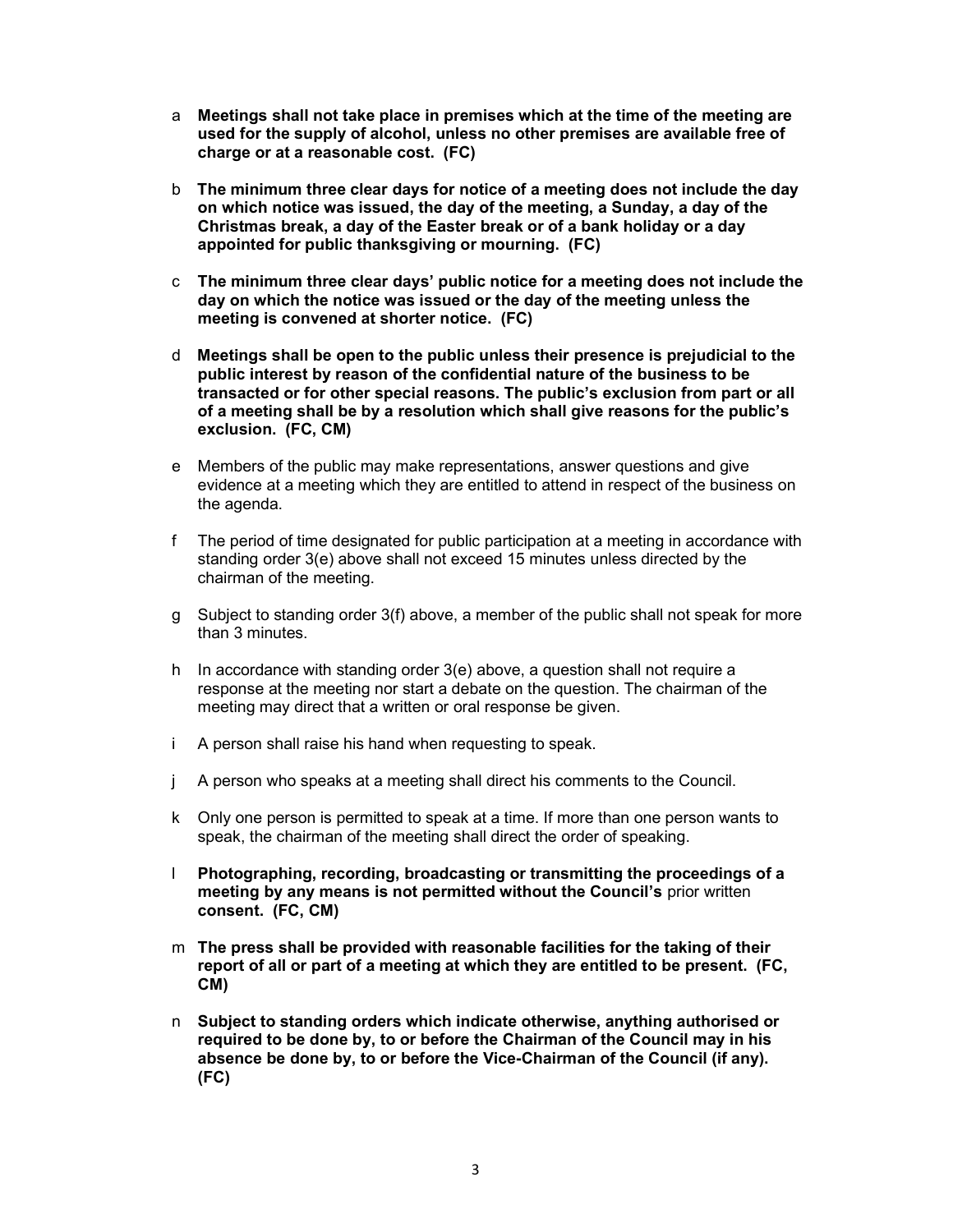- o The Chairman, if present, shall preside at a meeting. If the Chairman is absent from a meeting, the Vice-Chairman, if present, shall preside. If both the Chairman and the Vice-Chairman are absent from a meeting, a councillor as chosen by the councillors present at the meeting shall preside at the meeting. (FC)
- p Subject to a meeting being quorate, all questions at a meeting shall be decided by a majority of the councillors or councillors with voting rights present and voting. (FC, CM, SC)
- q The chairman of a meeting may give an original vote on any matter put to the vote, and in the case of an equality of votes may exercise his casting vote whether or not he gave an original vote. (FC, CM, SC) See standing orders  $5(i)$ and (i) below for the different rules that apply in the election of the Chairman of the Council at the annual meeting of the council.
- r Unless standing orders provide otherwise, voting on a question shall be by a show of hands. At the request of a councillor, the voting on any question shall be recorded so as to show whether each councillor present and voting gave his vote for or against that question. Such a request shall be made before moving on to the next item of business on the agenda. (FC)
- s The minutes of a meeting shall include an accurate record of the following:
	- i the time and place of the meeting;
	- ii the names of councillors present and absent;
	- iii interests that have been declared by councillors and non-councillors with voting rights;
	- iv whether a councillor or non-councillor with voting rights left the meeting when matters that they held interests in were being considered;
	- v if there was a public participation session; and
	- vi the resolutions made.
- t A councillor or a non-councillor with voting rights who has a disclosable pecuniary interest or another interest as set out in the council's code of conduct in a matter being considered at a meeting is subject to statutory limitations or restrictions under the code on his right to participate and vote on that matter. (FC, CM, SC)
- u No business may be transacted at a meeting unless at least one-third of the whole number of members of the council are present and in no case shall the quorum of a meeting be less than three. (FC) See standing order 4d(viii) below for the quorum of a committee or subcommittee meeting.
- $\vee$  If a meeting is or becomes inquorate no business shall be transacted the meeting shall be closed. The business on the agenda for the meeting shall be adjourned to another meeting. (FC, CM, SC)
- w A meeting shall not normally exceed a period of 2 hours
- 4. Committees and sub-committees
	- a Unless the council determines otherwise, a committee may appoint a subcommittee whose terms of reference and members shall be determined by the committee.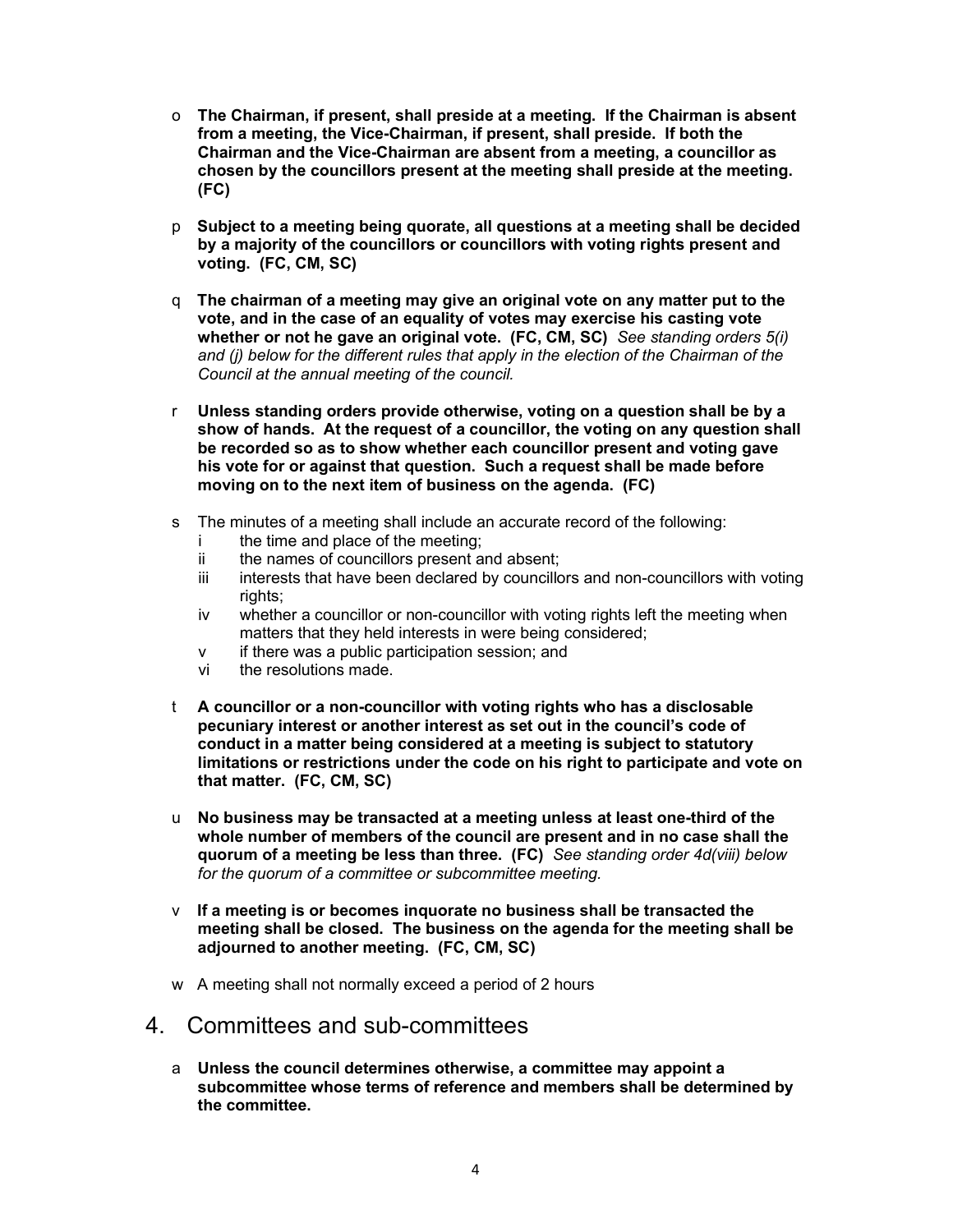- b The members of a committee may include non-councillors unless it is a committee which regulates and controls the finances of the council.
- c Unless the council determines otherwise, all the members of an advisory committee and a sub-committee of the advisory committee may be noncouncillors.
- d The council may appoint standing committees or other committees as may be necessary, and:
	- i shall determine their terms of reference;
	- ii shall determine the number and time of the ordinary meetings of a standing committee up until the date of the next annual meeting of full council;
	- iii shall permit a committee, other than in respect of the ordinary meetings of a committee, to determine the number and time of its meetings;
	- iv shall, subject to standing orders  $4(b)$  and (c) above, appoint and determine the terms of office of members of such a committee;
	- v may, subject to standing orders 4(b) and (c) above, appoint and determine the terms of office of the substitute members to a committee whose role is to replace the ordinary members at a meeting of a committee if the ordinary members of the committee confirm to the Proper Officer 5 days before the meeting that they are unable to attend;
	- vi shall, after it has appointed the members of a standing committee, appoint the chairman of the standing committee;
	- vii shall permit a committee other than a standing committee, to appoint its own chairman at the first meeting of the committee;
	- viii shall determine the place, notice requirements and quorum for a meeting of a committee and a sub-committee which shall be no less than three;
	- ix shall determine if the public may participate at a meeting of a committee;
	- x shall determine if the public and press are permitted to attend the meetings of a sub-committee and also the advance public notice requirements, if any, required for the meetings of a sub-committee;
	- xi shall determine if the public may participate at a meeting of a sub-committee that they are permitted to attend; and
	- xii may dissolve a committee or a sub-committee.

#### 5. Ordinary council meetings

- a In an election year, the annual meeting of the council shall be held on or within 14 days following the day on which the new councillors elected take office.
- b In a year which is not an election year, the annual meeting of a council shall be held on such day in May as the council may direct.
- c If no other time is fixed, the annual meeting of the council shall take place at 7:30pm.
- d In addition to the annual meeting of the council, at least three other ordinary meetings shall be held in each year on such dates and times as the council directs.
- e The first business conducted at the annual meeting of the council shall be the election of the Chairman and Vice-Chairman (if any) of the Council.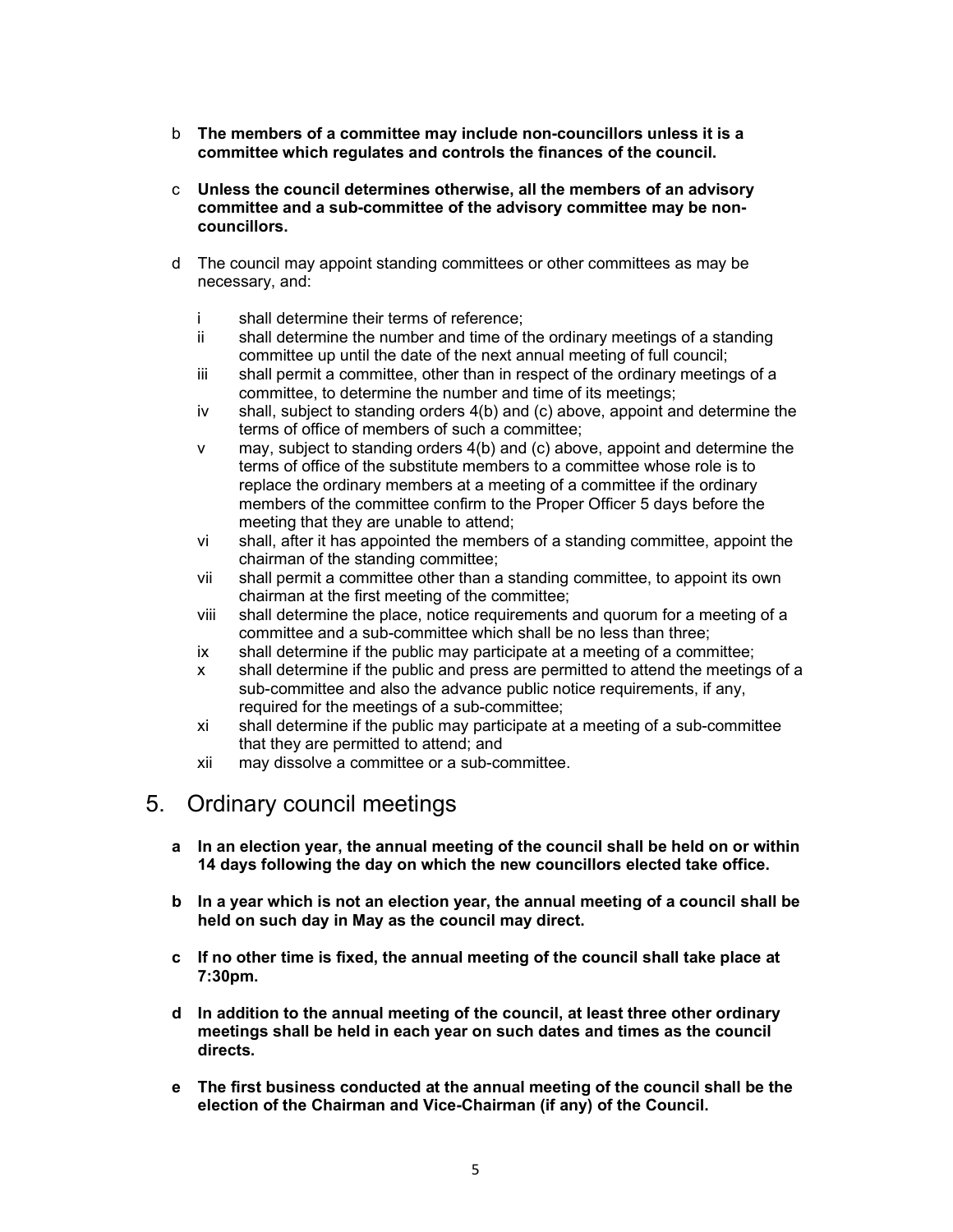- f The Chairman of the Council, unless he has resigned or becomes disqualified, shall continue in office and preside at the annual meeting until his successor is elected at the next annual meeting of the council.
- g The Vice-Chairman of the Council, if any, unless he resigns or becomes disqualified, shall hold office until immediately after the election of the Chairman of the Council at the next annual meeting of the council.
- h In an election year, if the current Chairman of the Council has not been reelected as a member of the council, he shall preside at the meeting until a successor Chairman of the Council has been elected. The current Chairman of the Council shall not have an original vote in respect of the election of the new Chairman of the Council but must give a casting vote in the case of an equality of votes.
- i In an election year, if the current Chairman of the Council has been re-elected as a member of the council, he shall preside at the meeting until a new Chairman of the Council has been elected. He may exercise an original vote in respect of the election of the new Chairman of the Council and must give a casting vote in the case of an equality of votes.
- j Following the election of the Chairman of the Council and Vice-Chairman (if any) of the Council at the annual meeting of the council, the business of the annual meeting shall include:
	- i In an election year, delivery by the Chairman of the Council and councillors of their acceptance of office forms unless the council resolves for this to be done at a later date. In a year which is not an election year, delivery by the Chairman of the Council of his acceptance of office form unless the council resolves for this to be done at a later date;
	- ii Confirmation of the accuracy of the minutes of the last meeting of the council
	- iii Receipt of the minutes of the last meeting of a committee;
	- iv Consideration of the recommendations made by a committee;
	- v Review of delegation arrangements to committees, sub-committees, staff and other local authorities;
	- vi Review of the terms of reference for committees;
	- vii Appointment of members to existing committees;
	- viii Appointment of any new committees in accordance with standing order 4 above;
	- ix Review and adoption of appropriate standing orders and financial regulations;
	- x Review of arrangements, including any charters and agency agreements, with other local authorities and review of contributions made to expenditure incurred by other local authorities;
	- xi Review of representation on or work with external bodies and arrangements for reporting back;
	- xii In an election year, to make arrangements with a view to the council becoming eligible to exercise the general power of competence in the future;
	- xiii Review of inventory of land and assets including buildings and office equipment;
	- xiv Confirmation of arrangements for insurance cover in respect of all insured risks;
	- xv Review of the council's and/or staff subscriptions to other bodies;
	- xvi Review of the council's complaints procedure;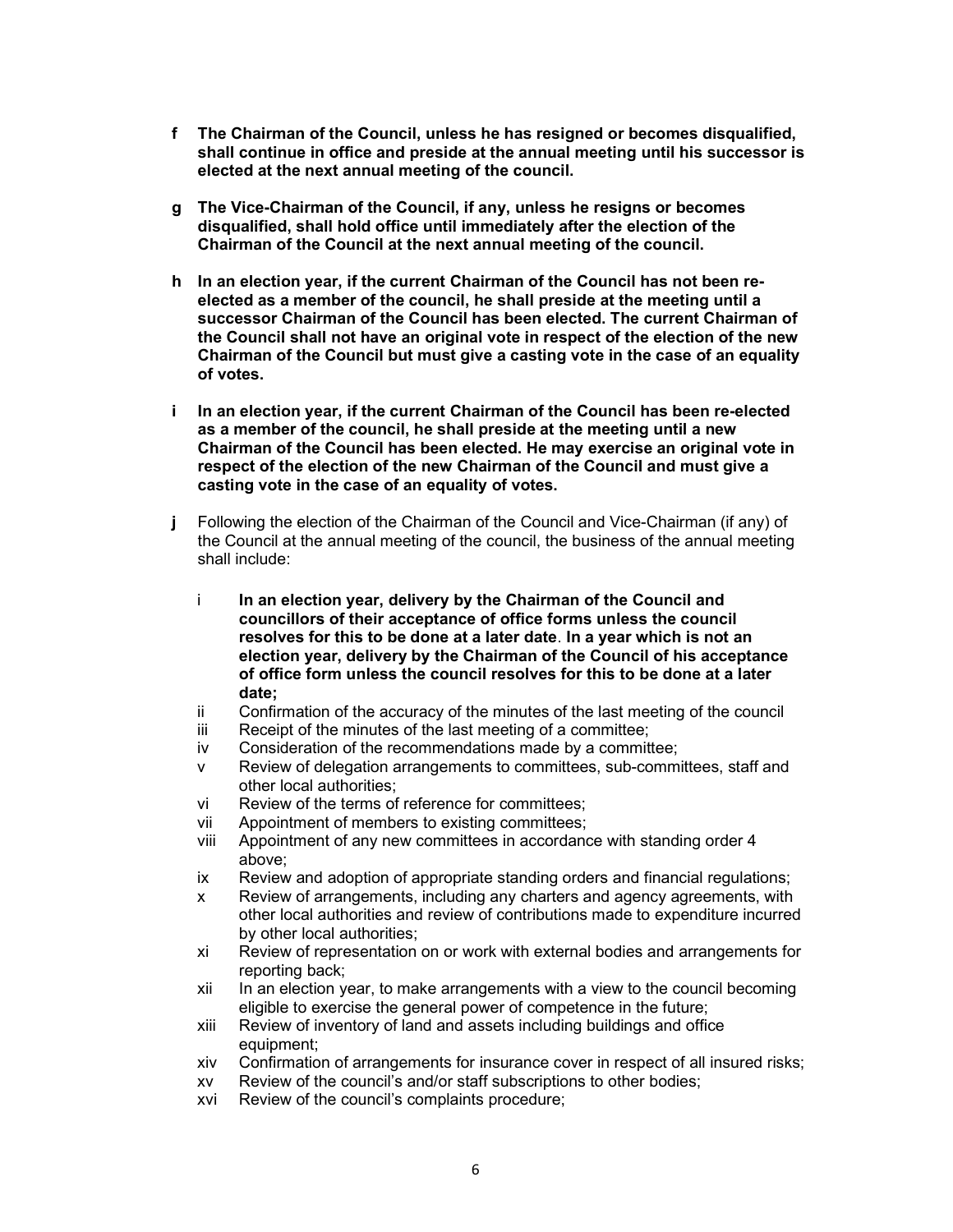- xvii Review of the council's procedures for handling requests made under the Freedom of Information Act 2000 and the Data Protection Act 2018;
- xviii Review of the council's policy for dealing with the press/media; and
- xix Determining the time and place of ordinary meetings of the full council up to and including the next annual meeting of full council
- 6. Extraordinary meetings of the council and committees and sub-committees
	- a The Chairman of the Council may convene an extraordinary meeting of the council at any time.
	- b If the Chairman of the Council does not or refuses to call an extraordinary meeting of the council within seven days of having been requested in writing to do so by two councillors, any two councillors may convene an extraordinary meeting of the council. The public notice giving the time, place and agenda for such a meeting must be signed by the two councillors.
	- c The chairman of a committee [or a sub-committee] may convene an extraordinary meeting of the committee [or the sub-committee] at any time.
	- d If the chairman of a committee [or a sub-committee] does not or refuses to call an extraordinary meeting within 7 days of having been requested by to do so by 2 members of the committee [or the sub-committee], any 2 members of the committee [and the sub-committee] may convene an extraordinary meeting of a committee [and a sub-committee].

#### 7. Previous resolutions

- a A resolution shall not be reversed within six months except either by a special motion, which requires written notice by at least 3 councillors to be given to the Proper Officer in accordance with standing order 9 below, or by a motion moved in pursuance of the recommendation of a committee or a sub-committee.
- b When a motion moved pursuant to standing order 7(a) above has been disposed of, no similar motion may be moved within a further six months.

#### 8. Voting on appointments

- a Where more than two persons have been nominated for a position to be filled by the council and none of those persons has received an absolute majority of votes in their favour, the name of the person having the least number of votes shall be struck off the list and a fresh vote taken. This process shall continue until a majority of votes is given in favour of one person. A tie in votes may be settled by the casting vote exercise able by the chairman of the meeting.
- 9. Motions for a meeting that require written notice to be given to the Proper Officer
	- a A motion shall relate to the responsibilities of the meeting which it is tabled for and in any event shall relate to the performance of the council's statutory functions,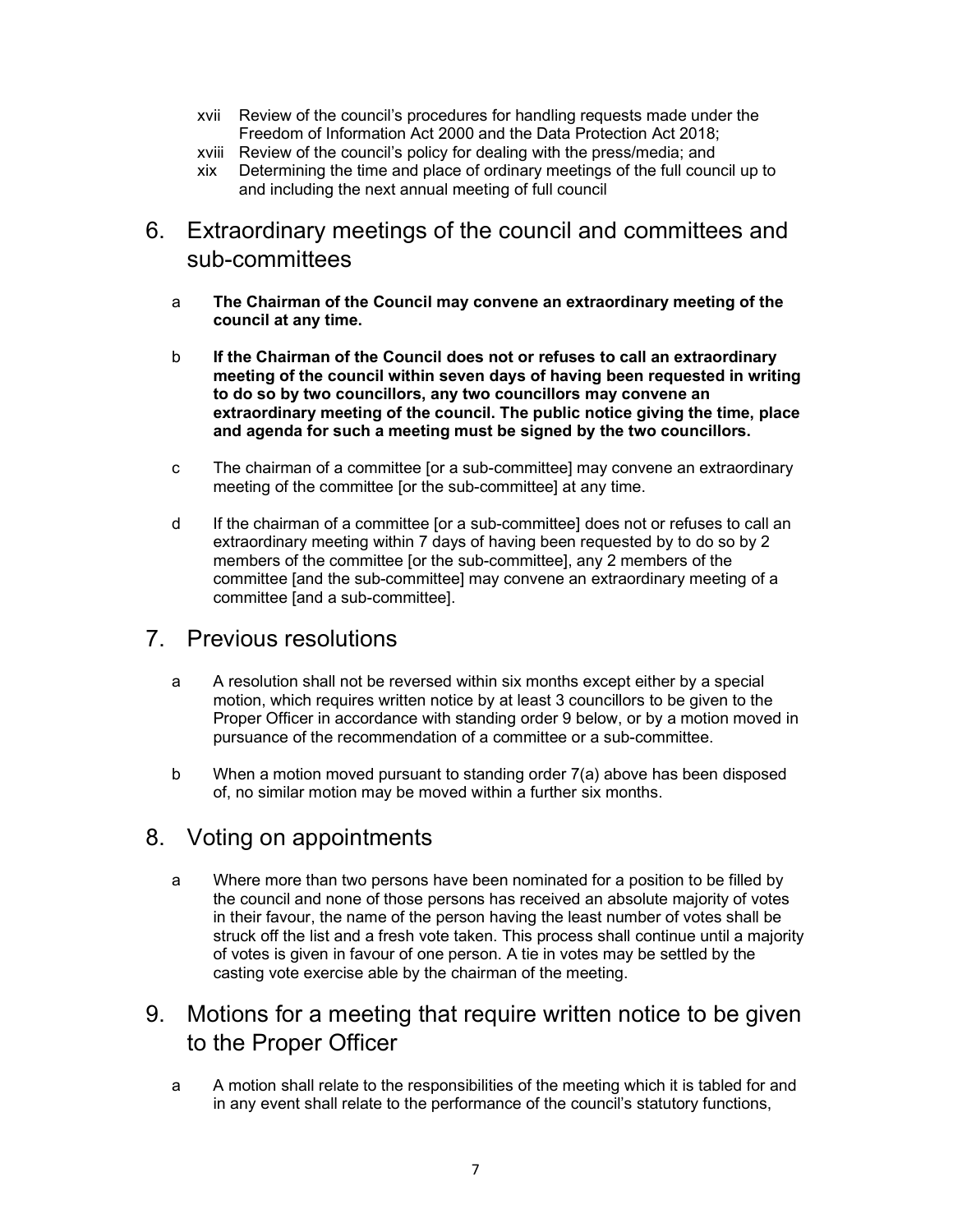powers and obligations or an issue which specifically affects the council's area or its residents.

- b No motion may be moved at a meeting unless it is on the agenda and the mover has given written notice of its wording to the Proper Officer at least 5 clear days before the meeting. Clear days do not include the day of the notice or the day of the meeting.
- c The Proper Officer may, before including a motion on the agenda received in accordance with standing order 9(b) above, correct obvious grammatical or typographical errors in the wording of the motion.
- d If the Proper Officer considers the wording of a motion received in accordance with standing order 9(b) above is not clear in meaning, the motion shall be rejected until the mover of the motion resubmits it in writing to the Proper Officer so that it can be understood at least 5 clear days before the meeting.
- e If the wording or subject of a proposed motion is considered improper, the Proper Officer shall consult with the chairman of the forthcoming meeting or, as the case may be, the councillors who have convened the meeting, to consider whether the motion shall be included in the agenda or rejected.
- f Subject to standing order 9(e) above, the decision of the Proper Officer as to whether or not to include the motion on the agenda shall be final.
- g Motions received shall be recorded and numbered in the order that they are received.
- h Motions rejected shall be recorded with an explanation by the Proper Officer for their rejection.

#### 10. Motions at a meeting that do not require written notice

- a The following motions may be moved at a meeting without written notice to the Proper Officer;
	- i to correct an inaccuracy in the draft minutes of meeting;
	- ii to move to a vote;
	- iii to defer consideration of a motion;
	- iv to refer a motion to a particular committee or sub-committee;
	- v to appoint a person to preside at a meeting;
	- vi to change the order of business on the agenda;
	- vii to proceed to the next business on the agenda;
	- viii to require a written report;
	- ix to appoint a committee or sub-committee and their members;
	- x to extend the time limits for speaking;
	- xi to exclude the press and public from a meeting in respect of confidential or sensitive information which is prejudicial to the public interest;
	- xii to not hear further from a councillor or a member of the public;
	- xiii to exclude a councillor or member of the public for disorderly conduct;
	- xiv to temporarily suspend the meeting;
	- xv to suspend a particular standing order (unless it reflects mandatory statutory requirements);
	- xvi to adjourn the meeting; or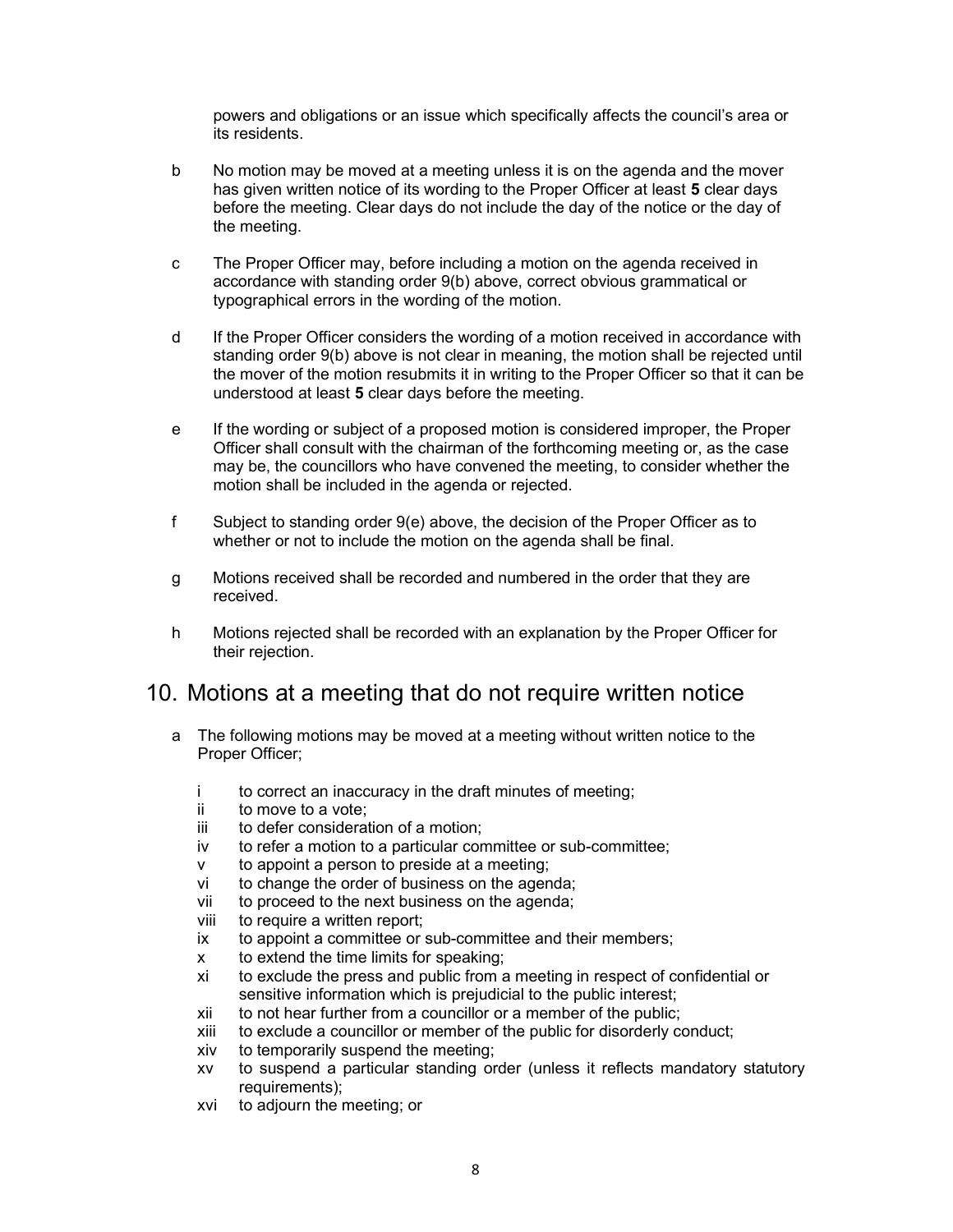xvii to close a meeting.

#### 11. Handling confidential or sensitive information

- a The Council shall have in place and keep under review, technical and organisational measures to keep secure information (including personal data) which it holds in paper and electronic form. Such arrangements shall include deciding who has access to personal data and encryption of personal data.
- b The Council shall have in place, and keep under review, policies for the retention and safe destruction of all information (including personal data) which it holds in paper and electronic form. The Council's retention policy shall confirm the period for which information (including personal data) shall be retained or if this is not possible the criteria used to determine that period (e.g. the Limitation Act 1980).
- c The agenda, papers that support the agenda and the minutes of a meeting shall not disclose or otherwise undermine confidential information or personal data without legal justification.
- d Councillors, staff, the Council's contractors and agents shall not disclose confidential information or personal data without legal justification.

#### 12. Draft minutes

- a If the draft minutes of a preceding meeting have been served on councillors with the agenda to attend the meeting at which they are due to be approved for accuracy, they shall be taken as read.
- b There shall be no discussion about the draft minutes of a preceding meeting except in relation to their accuracy. A motion to correct an inaccuracy in the draft minutes shall be moved in accordance with standing order 10(a)(i) above.
- c The accuracy of draft minutes, including any amendment(s) made to them, shall be confirmed by resolution and shall be signed by the chairman of the meeting and stand as an accurate record of the meeting to which the minutes relate.
- d If the chairman of the meeting does not consider the minutes to be an accurate record of the meeting to which they relate, he shall sign the minutes and include a paragraph in the following terms or to the same effect:

"The chairman of this meeting does not believe that the minutes of the meeting of the ( ) held on [date] in respect of ( ) were a correct record but his view was not upheld by the meeting and the minutes are confirmed as an accurate record of the proceedings."

e Upon a resolution which confirms the accuracy of the minutes of a meeting, the draft minutes or recordings of the meeting for which approved minutes exist shall be destroyed.

### 13. Code of conduct and dispensations

See also standing order 3(t) above.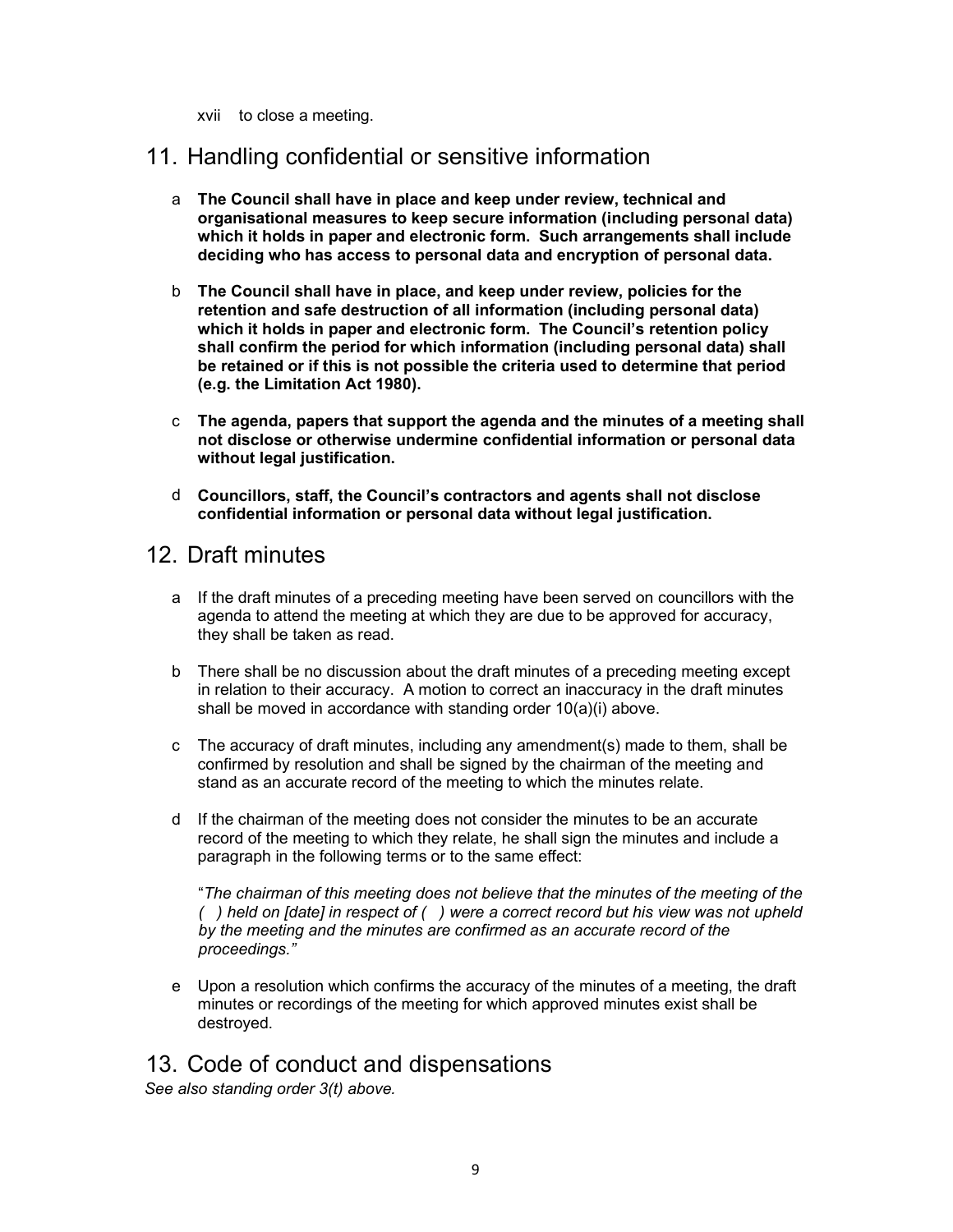- a All councillors and non-councillors with voting rights shall observe the code of conduct adopted by the council.
- b Unless he has been granted a dispensation, a councillor or non-councillor with voting rights shall withdraw from a meeting when it is considering a matter in which he has a disclosable pecuniary interest. He may return to the meeting after it has considered the matter in which he had the interest.
- c Unless he has been granted a dispensation, a councillor or non-councillor with voting rights shall withdraw from a meeting when it is considering a matter in which he has another interest if so required by the council's code of conduct. He may return to the meeting after it has considered the matter in which he had the interest.
- d Dispensation requests shall be in writing and submitted to the Proper Officer as soon as possible before the meeting, or failing that, at the start of the meeting for which the dispensation is required.
- e A decision as to whether to grant a dispensation shall be made by the Proper Officer.
- f A dispensation request shall confirm:
	- i the description and the nature of the disclosable pecuniary interest or other interest to which the request for the dispensation relates;
	- ii whether the dispensation is required to participate at a meeting in a discussion only or a discussion and a vote;
	- iii the date of the meeting or the period (not exceeding four years) for which the dispensation is sought; and
	- iv an explanation as to why the dispensation is sought.
- g Subject to standing orders 13(d) and (f) above, dispensations requests shall be considered at the beginning of the meeting of the council, or committee or a subcommittee for which the dispensation is required.
- h A dispensation may be granted in accordance with standing order 13(e) above if having regard to all relevant circumstances the following applies:
	- i without the dispensation the number of persons prohibited from participating in the particular business would be so great a proportion of the meeting transacting the business as to impede the transaction of the business or
	- ii granting the dispensation is in the interests of persons living in the council's area or
	- iii it is otherwise appropriate to grant a dispensation.

#### 14. Code of conduct complaints

- a Upon notification by the District or Unitary Council that it is dealing with a complaint that a councillor or non-councillor with voting rights has breached the council's code of conduct, the Proper Officer shall, subject to standing order 11 above, report this to the council.
- b Where the notification in standing order 14(a) above relates to a complaint made by the Proper Officer, the Proper Officer shall notify the Chairman of Council of this fact,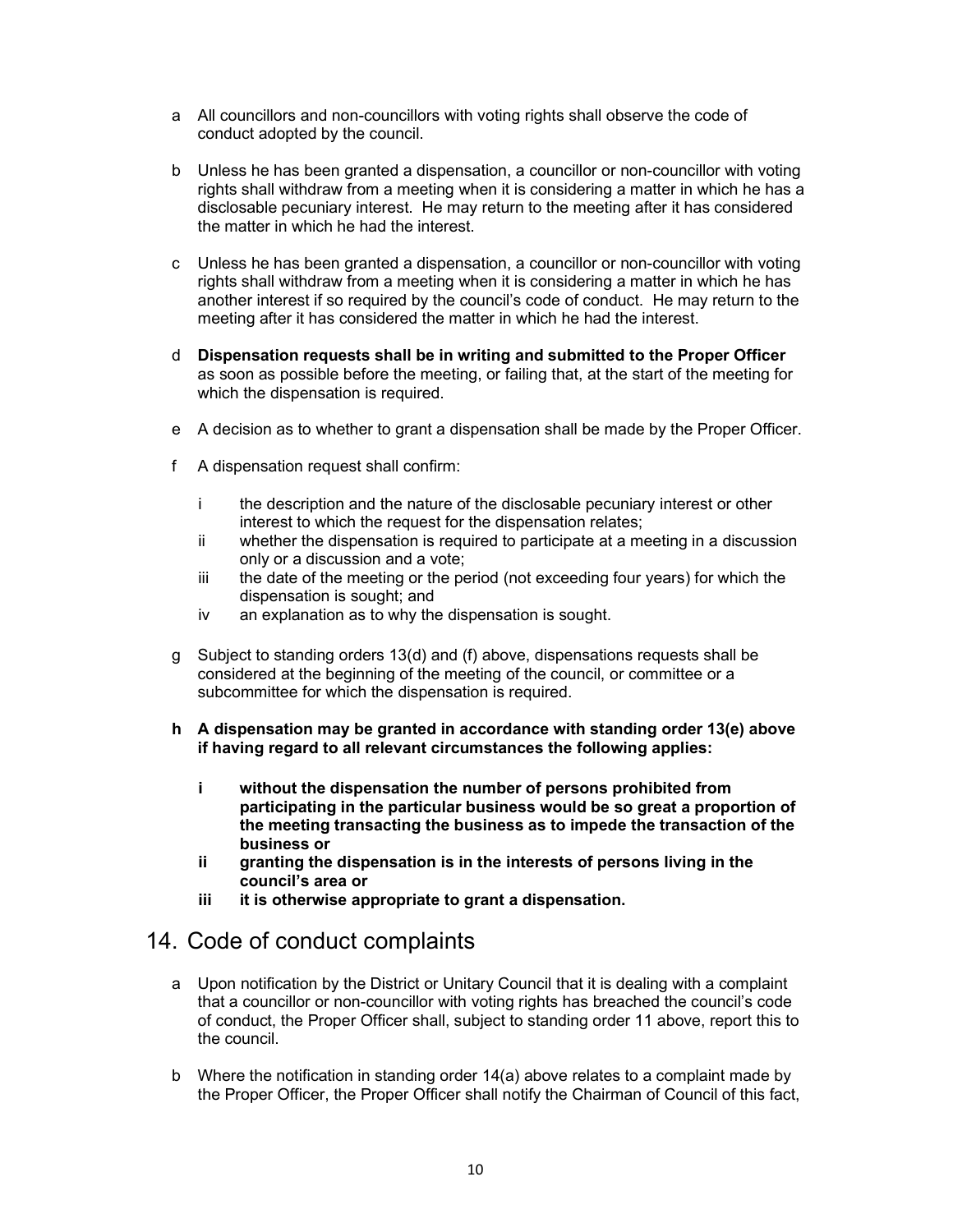and the Chairman shall nominate another staff member to assume the duties of the Proper Officer in relation to the complaint until it has been determined and the council has agreed what action, if any, to take in accordance with standing order 14(d).

- c The Council may:
	- i provide information or evidence where such disclosure is necessary to progress an investigation of the complaint or is required by law;
	- ii seek information relevant to the complaint from the person or body with statutory responsibility for investigation of the matter;
- d Upon notification by the District or Unitary Council that a councillor or noncouncillor with voting rights has breached the council's code of conduct, the council shall consider what, if any, action to take against him. Such action excludes disqualification or suspension from office.

#### 15. Proper Officer

- a The Proper Officer shall be either (i) the clerk or (ii) other staff member(s) nominated by the Council to undertake the work of the Proper Officer when the Proper Officer is absent.
- b The Proper Officer shall:
	- i at least three clear days before a meeting of the council, a committee or a sub-committee,
		- serve on councillors by delivery or post at their residences or by email authenticated in such manner as the Proper Officer thinks fit, a signed summons confirming the time, place and the agenda (provided the councillor has consented to service by email), and
		- Provide, in a conspicuous place, public notice of the time, place and agenda (provided that the public notice with agenda of an extraordinary meeting of the Council convened by councillors is signed by them).

See standing order 3(b) for the meaning of clear days for a meeting of a full council and standing order 3(c) for the meaning of clear days for a meeting of a committee;

- ii subject to standing order 9, include on the agenda all motions in the order received unless a councillor has given written notice at least 5 days before the meeting confirming his withdrawal of it;
- iii convene a meeting of the Council for the election of a new Chairman of the Council, occasioned by a casual vacancy in his office;
- iv facilitate inspection of the minute book by local government electors;
- v receive and retain copies of byelaws made by other local authorities;
- vi hold acceptance of office forms from councillors;
- vii hold a copy of every councillor's register of interests;
- viii assist with responding to requests made under the Freedom of Information legislation and rights exercisable under data protection legislation, in accordance with the Council's relevant policies and procedures;
- ix liaise, as appropriate, with the Council's Data Protection Officer (if there is one);
- x receive and send general correspondence and notices on behalf of the Council except where there is a resolution to the contrary;
- xi manage the organisation of, storage of, access to, security of and destruction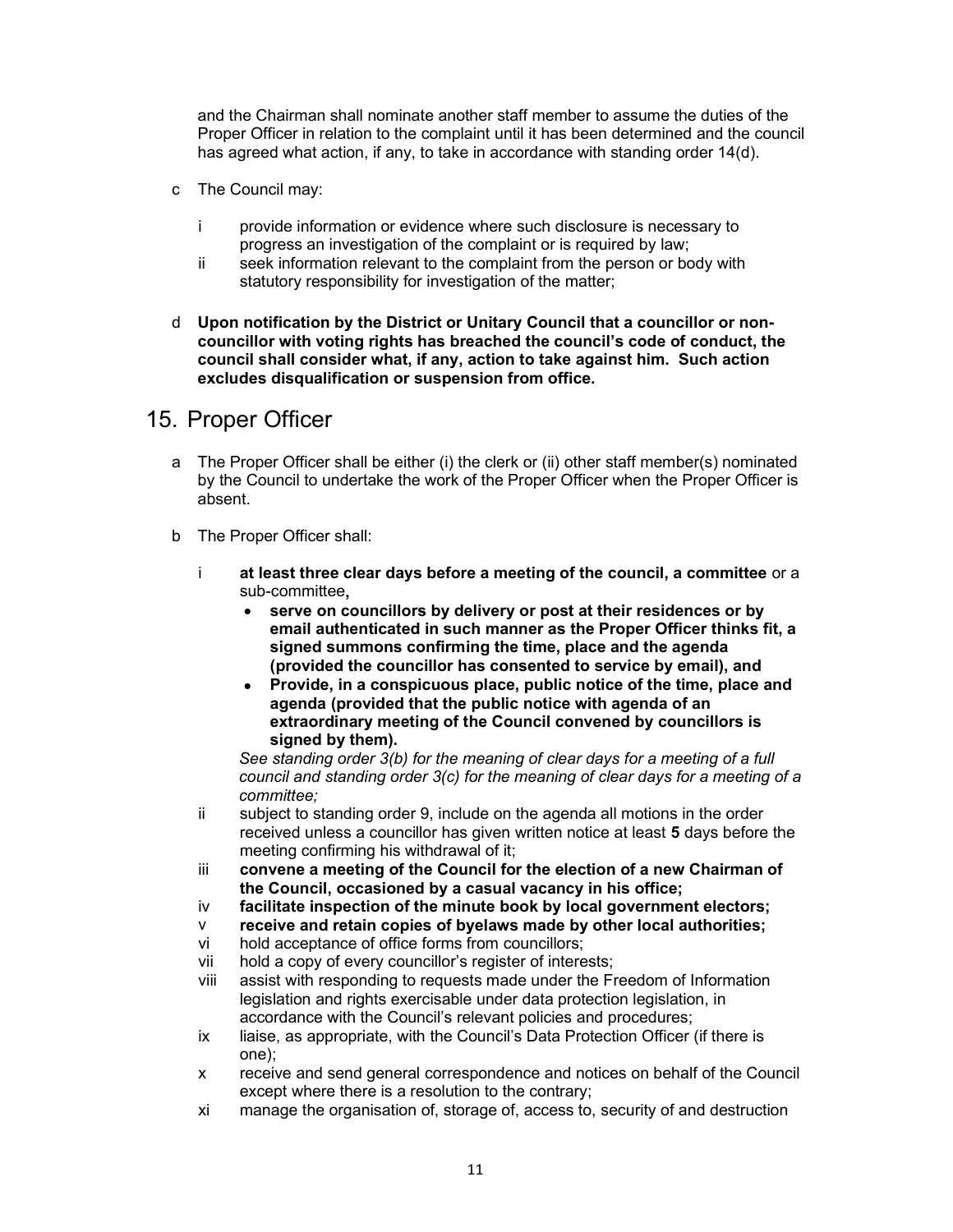of information held by the Council in paper and electronic form subject to the requirements of data protection and freedom of information legislation and other legitimate requirements (e.g. the Limitation Act 1980);

- xii arrange for legal deeds to be executed; (see also standing order 22);
- xiii arrange or manage the prompt authorisation, approval, and instruction regarding any payments to be made by the Council in accordance with its financial regulations;
- xiv record every planning application notified to the Council and the Council's response to the local planning authority in a book for such purpose;
- xv refer a planning application received by the Council to the Chairman or in his absence the Vice-Chairman of the Council OR within two working days of receipt to facilitate an extraordinary meeting if the nature of a planning application requires consideration before the next ordinary meeting of the **Council**
- xvi manage access to information about the Council via the publication scheme; and
- xvii retain custody of the seal of the Council (if any) which shall not be used without a resolution to that effect (see also standing order 22).

#### 16. Responsible Financial Officer

a The council shall appoint appropriate staff member(s) to undertake the work of the Responsible Financial Officer when the Responsible Financial Officer is absent.

#### 17. Accounts and accounting statements

- a "Proper practices" in standing orders refer to the most recent version of "Governance and Accountability for Local Councils – a Practitioners' Guide".
- b All payments by the Council shall be authorised, approved and paid in accordance with the law, proper practices and the Council's financial regulations.
- c The Responsible Financial Officer shall supply to each councillor as soon as practicable after 30 June, 30 September and 31 December in each year a statement to summarise:
	- i the Council's receipts and payments (or income and expenditure) for each quarter;
	- ii the Council's aggregate receipts and payments (or income and expenditure) for the year to date;
	- iii the balances held at the end of the quarter being reported and which includes a comparison with the budget for the financial year and highlights any actual or potential overspends.
- d As soon as possible after the financial year end at 31 March, the Responsible Financial Officer shall provide:
	- i each councillor with a statement summarising the Council's receipts and payments (or income and expenditure) for the last quarter and the year to date for information; and
	- ii to the Council the accounting statements for the year in the form of Section 2 of the annual governance and accountability return, as required by proper practices, for consideration and approval.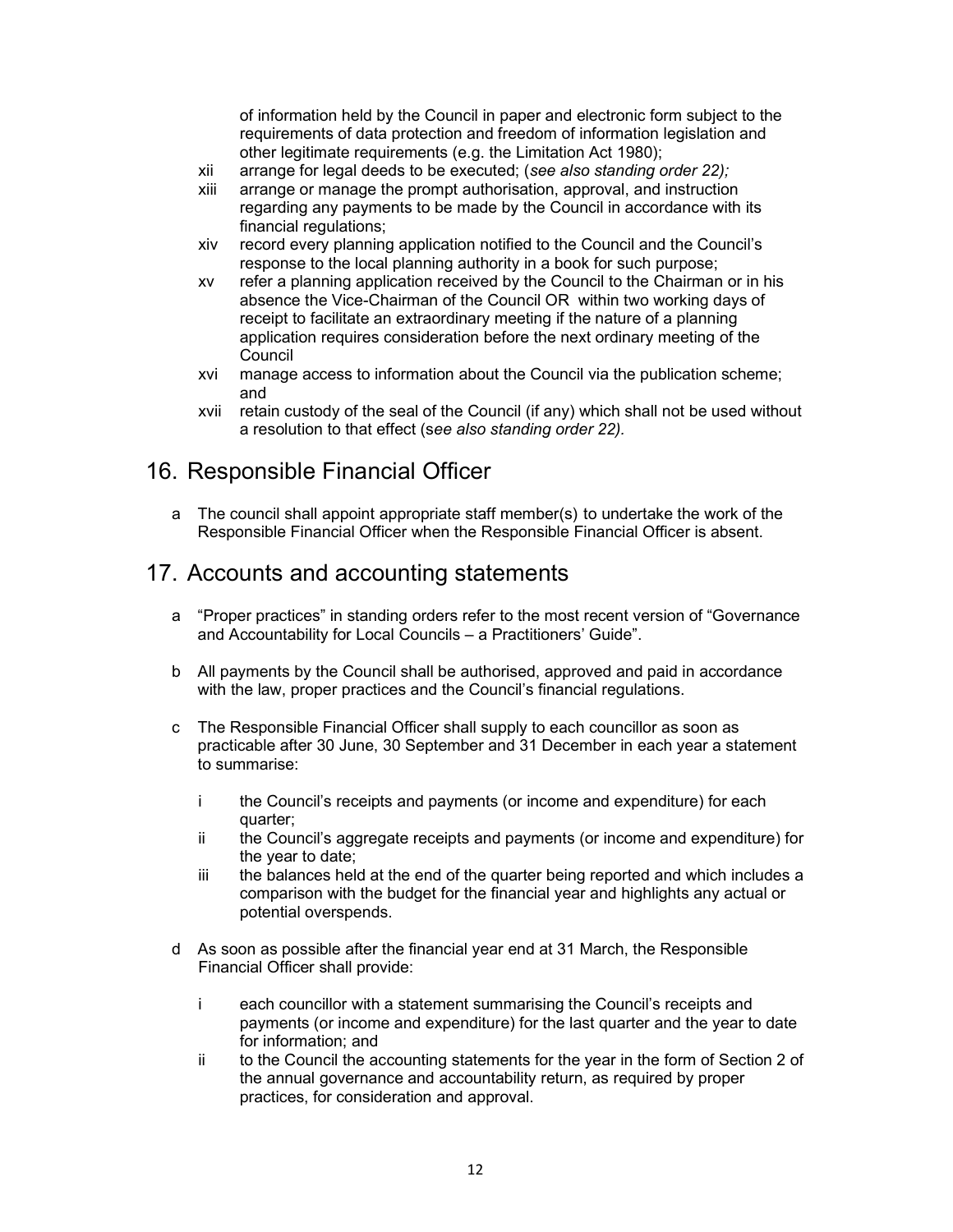e The year-end accounting statements shall be prepared in accordance with proper practices and apply the form of accounts determined by the Council (receipts and payments, or income and expenditure) for the year to 31 March. A completed draft annual governance and accountability return shall be presented to all councillors at least 14 days prior to anticipated approval by the Council. The annual governance and accountability return of the Council, which is subject to external audit, including the annual governance statement, shall be presented to the Council for consideration and formal approval before 30 June.

#### 18. Financial controls and procurement

- a The Council shall consider and approve financial regulations drawn up by the Responsible Financial Officer, which shall include detailed arrangements in respect of the following:
	- i the keeping of accounting records and systems of internal controls;
	- ii the assessment and management of financial risks faced by the Council;
	- iii the work of the independent internal auditor in accordance with proper practices and the receipt of regular reports from the internal auditor, which shall be required at least annually;
	- iv the inspection and copying by councillors and local electors of the Council's accounts and/or orders of payments; and
	- v whether contracts with an estimated value below £25,000 due to special circumstances are exempt from a tendering process or procurement exercise.
- b Financial regulations shall be reviewed regularly and at least annually for fitness of purpose.
- c A public contract regulated by the Public Contracts Regulations 2015 with an estimated value in excess of £25,000 but less than the relevant thresholds in standing order 18(f) is subject to Regulations 109-114 of the Public Contracts Regulations 2015 which include a requirement on the Council to advertise the contract opportunity on the Contracts Finder website regardless of what other means it uses to advertise the opportunity unless it proposes to use an existing list of approved suppliers (framework agreement).
- d Subject to additional requirements in the financial regulations of the council, the tender process for contracts for the supply of goods, materials, services or the execution of works shall include, as a minimum, the following steps:
	- i a specification for the goods, materials, services or the execution of work shall be drawn up;
	- ii an invitation to tender shall be drawn up to confirm (i) the council's specification (ii) the time, date and address for the submission of tenders (iii) the date of the council's written response to the tender and (iv) the prohibition on prospective contractors contacting councillors or staff to encourage or support their tender outside the prescribed process;
	- iii the invitation to tender shall be advertised in a local newspaper and in any other manner that is appropriate;
	- iv tenders are to be submitted in writing in a sealed marked envelope addressed to the Proper Officer;
	- v tenders shall be opened by the Proper Officer in the presence of at least one councillor after the deadline for submission of tenders has passed;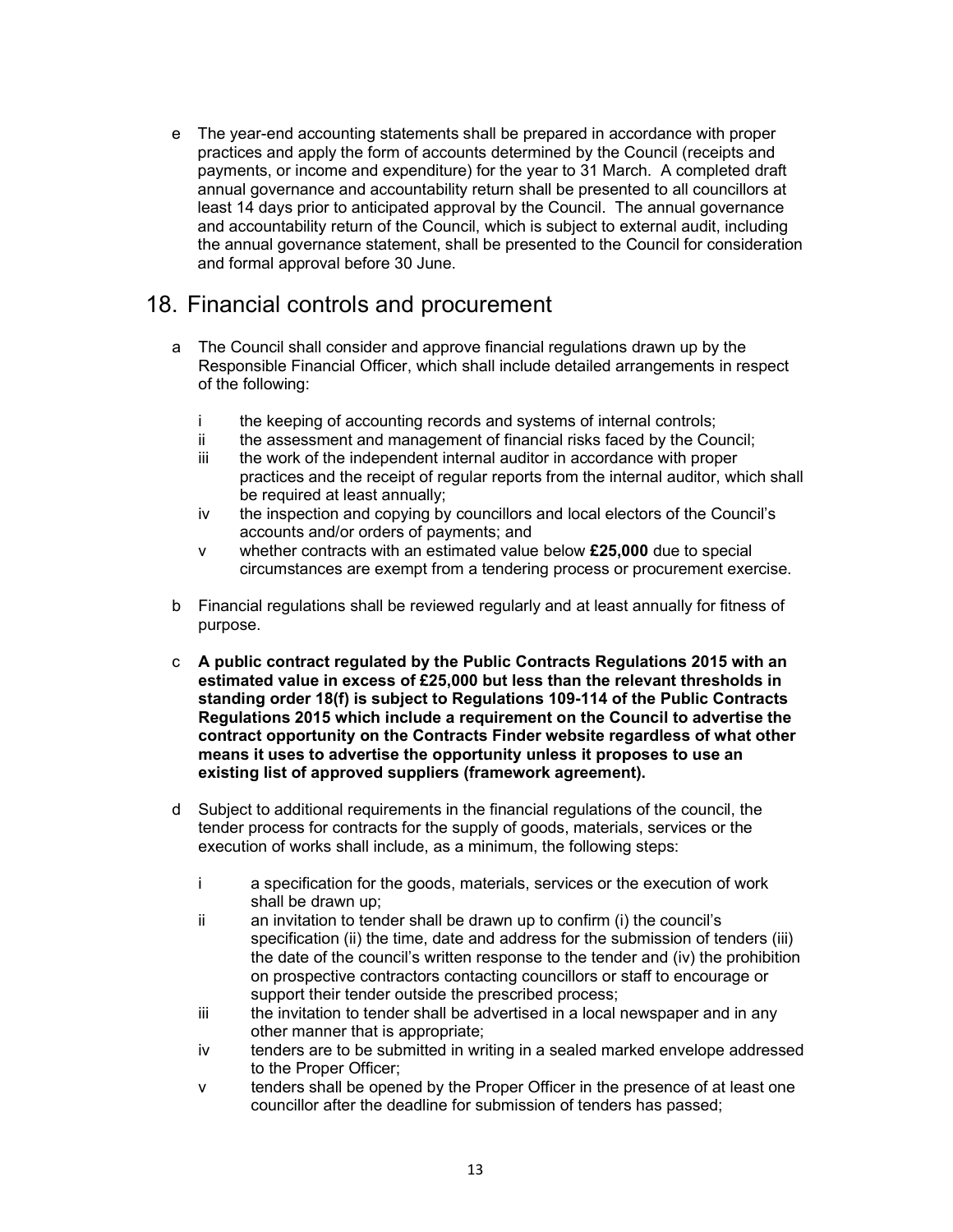- vi tenders are to be reported to and considered by the appropriate meeting of the council or a committee or sub-committee with delegated responsibility.
- e Neither the council, nor a committee or a sub-committee with delegated responsibility for considering tenders, is bound to accept the lowest value tender.
- f A public contract regulated by the Public Contracts Regulations 2015 with an estimated value in excess of £189,330 for a public service or supply contract or in excess of £4,733,252 for a public works contract; or £663,540 for a social and other specific services contract (or other thresholds determined by the European Commission every two years and published in the Official Journal of the European Union (OJEU)) shall comply with the relevant procurement procedures and other requirements in the Public Contracts Regulations 2015 which include advertising the contract opportunity on the Contracts Finder website and in OJEU.

#### 19. Handling staff matters

- a A matter personal to a member of staff that is being considered by a meeting of council is subject to standing order 11 above.
- b Subject to the council's policy regarding absences from work, the council's most senior member of staff shall notify the chairman, or, if he is not available, the vicechairman of absence occasioned by illness or other reason and that person shall report such absence to the council at its next meeting.
- c The chairman of the council, or in his absence, the vice-chairman shall upon a resolution conduct a review of the performance and annual appraisal of the work of the employee. The reviews and appraisal shall be reported in writing and is subject to approval by resolution by the council.
- d Subject to the council's policy regarding the handling of grievance matters, the council's most senior employee (or other employees) shall contact the chairman of the council or in his absence, the vice-chairman of the council in respect of an informal or formal grievance matter, and this matter shall be reported back and progressed by resolution of the council.
- e Subject to the council's policy regarding the handling of grievance matters, if an informal or formal grievance matter raised by an employee relates to the chairman or vice-chairman of the council, this shall be communicated to another member of the council, which shall be reported back and progressed by resolution of the council.
- f Any persons responsible for all or part of the management of staff shall treat the written records of all meetings relating to their performance, capabilities, grievance or disciplinary matters as confidential and secure.
- g The council shall keep all written records relating to employees secure. All paper records shall be secured and locked and electronic records shall be password protected and encrypted.
- h Only persons with line management responsibilities shall have access to staff records referred to in standing orders 19(f) and (g) above if so justified.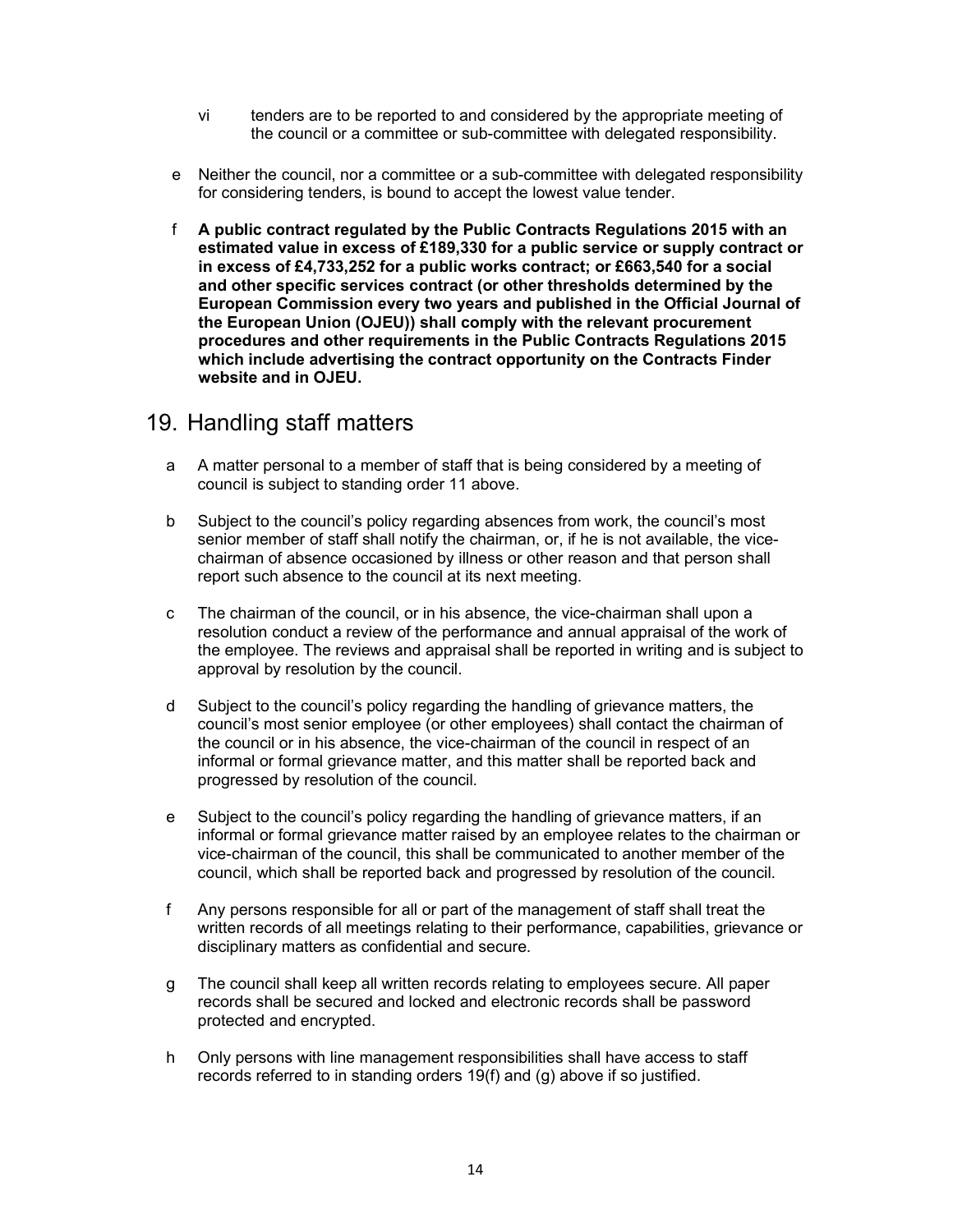- i Access and means of access by keys and/or computer passwords to records of employment referred to in standing orders 19(f) and (g) above shall be provided only to (post holder) and/or the Chairman of the Council and the Councillor responsible for Finance.
- 20. Responsibilities to provide information See also standing order 21.
	- a In accordance with freedom of information legislation, the Council shall publish information in accordance with its publication scheme and respond to requests for information held by the Council.
	- b [If gross annual income or expenditure (whichever is higher) does not exceed £25,000] The Council shall publish information in accordance with the requirements of the Smaller Authorities (Transparency Requirements) (England) Regulations 2015.

#### OR

[If gross annual income or expenditure (whichever is the higher) exceeds £200,000] The Council, shall publish information in accordance with the requirements of the Local Government (Transparency Requirements) (England) Regulations 2015.

- 21. Responsibilities under data protection legislation (Below is not an exclusive list). See also standing order 11.
	- a The Council may appoint a Data Protection Officer.
	- b The Council shall have policies and procedures in place to respond to an individual exercising statutory rights concerning his personal data.
	- c The Council shall have a written policy in place for responding to and managing a personal data breach.
	- d The Council shall keep a record of all personal data breaches comprising the facts relating to the personal data breach, its effects and the remedial action taken.
	- e The Council shall ensure that information communicated in its privacy notice(s) is in an easily accessible and available form and kept up to date.
	- f The Council shall maintain a written record of its processing activities.

#### 22. Relations with the press/media

a Requests from the press or other media for an oral or written comment or statement from the Council, its councillors or staff shall be handled in accordance with the Council's policy in respect of dealing with the press and/or other media (Please see the website for Haslingfield Parish Council Media Policy).